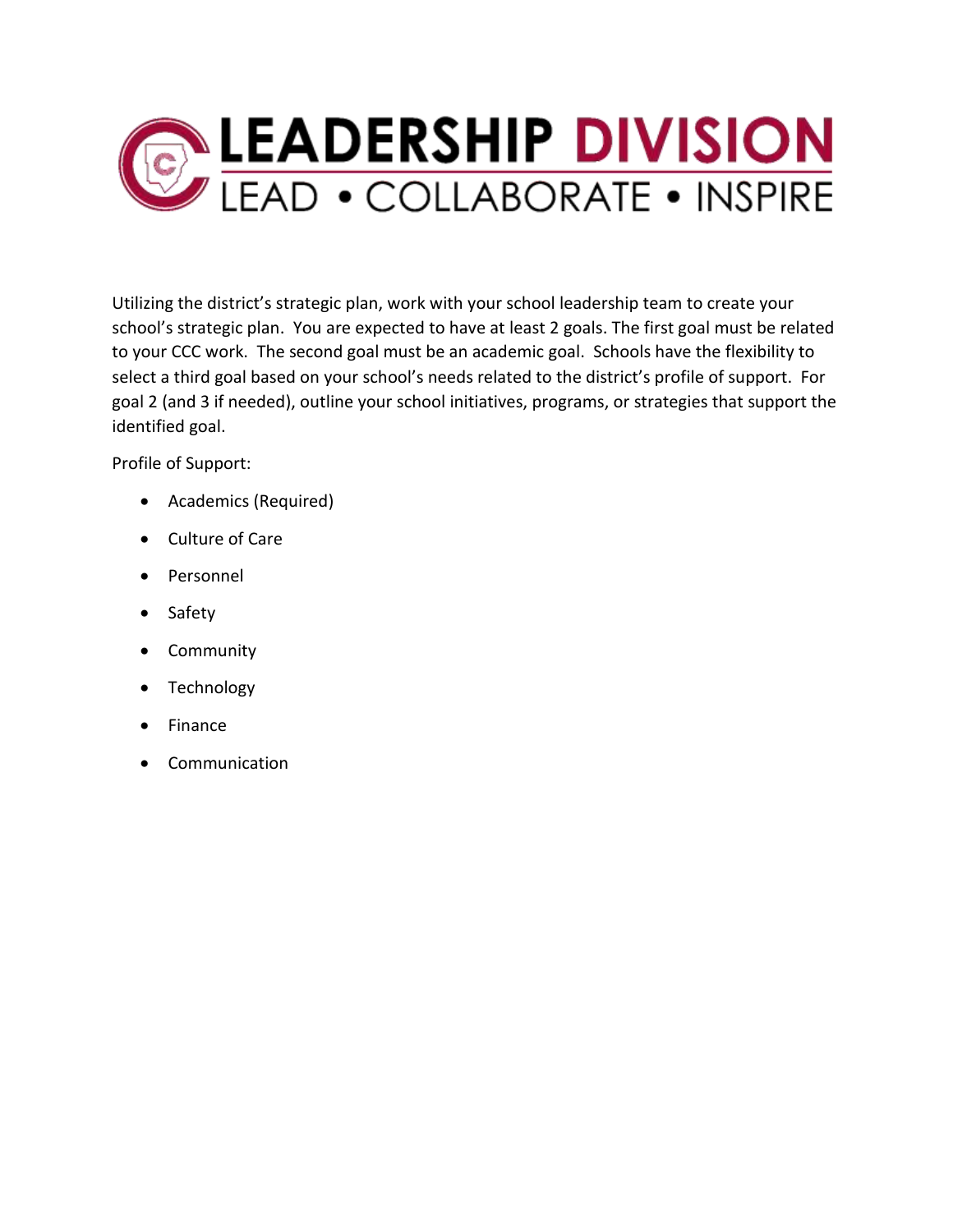## Strategic Plan 2020-2021 School Year

| School Name: Allatoona High School                                                                              |                        |
|-----------------------------------------------------------------------------------------------------------------|------------------------|
| Mission:                                                                                                        | Vision:                |
| Equip students to be honorable productive<br>citizens who are competitive and successful<br>in a global society | Anchored in Excellence |

| CCC Goal: Increase the consistent use of PLC essential practices with a focus on progress |
|-------------------------------------------------------------------------------------------|
| monitoring for staff and students                                                         |

| Utilize your local CCC implementation plan to complete chart below: |  |
|---------------------------------------------------------------------|--|
|                                                                     |  |

|                         | 2020-2021                                                                                                                                           | 2021-2022                                                                                                              | 2022-2023                                                                      |
|-------------------------|-----------------------------------------------------------------------------------------------------------------------------------------------------|------------------------------------------------------------------------------------------------------------------------|--------------------------------------------------------------------------------|
| Focus on Learning       | Train staff on the RTI<br>pyramid of<br>interventions and<br>increase teacher<br>understanding of how<br>to get the most out of<br><b>Buc Block</b> | Offer PL on<br>interventions,<br>enrichment and<br>differentiation                                                     | Monitor the use of<br>interventions,<br>enrichment and<br>differentiation      |
|                         | Key staff attend PLC<br>conference to refine<br>practices to impact<br>instruction                                                                  | 2nd group of key staff<br>attend PLC conference                                                                        | New admin/staff<br>attend PLC conference                                       |
| Collaboration           | Develop PLC Role "Job<br>Descriptions"<br>Refine common                                                                                             | Implement Job alike<br>training for roles in the<br>collaborative team.<br>Review data on impact<br>of common planning | Monitor effectiveness<br>of collaborative team<br>meetings and use of<br>roles |
|                         | planning in the master<br>schedule                                                                                                                  |                                                                                                                        | Develop strategies to<br>support single course<br>staff                        |
| <b>Results Oriented</b> | Train staff on new<br>version of CTLS assess<br>to increase the use for<br>common formative<br>assessments                                          | Have local school<br>teams share how they<br>review student data                                                       | Create an AHS protocol<br>for data analysis in<br>core collaborative<br>teams  |
|                         | <b>Review Smart Goal</b><br>best practices &<br>expectations                                                                                        | <b>Transition Smart Goals</b><br>from semester to unit<br>goals                                                        | Monitor data progress<br>from established Smart<br>Goals                       |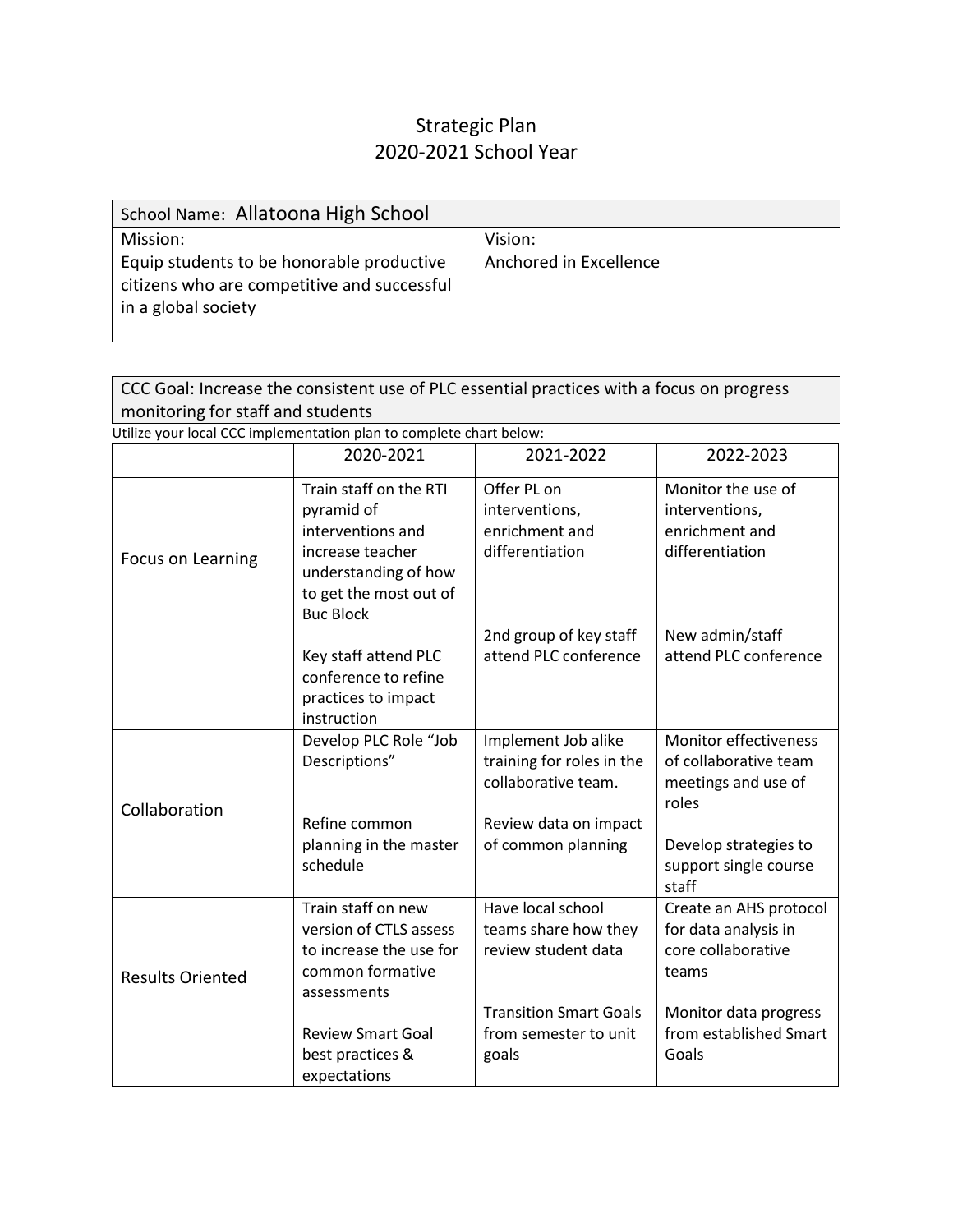| Academic Goal: Increase the number of students on track for graduation. |                                                                                                                                                                                                     |                                                                                                                                                 |                                                                                                                                              |  |
|-------------------------------------------------------------------------|-----------------------------------------------------------------------------------------------------------------------------------------------------------------------------------------------------|-------------------------------------------------------------------------------------------------------------------------------------------------|----------------------------------------------------------------------------------------------------------------------------------------------|--|
|                                                                         | 2020-2021                                                                                                                                                                                           | 2021-2022                                                                                                                                       | 2022-2023                                                                                                                                    |  |
| Initiatives, programs<br>or strategies<br>supporting goal:              | Implement literacy<br>strategies in all courses<br>which include the use<br>of rigorous texts and<br>extended written<br>responses (data: EOC)                                                      | Monitor EOC data<br>and narrow focus for<br>literacy strategies                                                                                 | Monitor EOC data for<br>growth and refine<br>literacy strategies                                                                             |  |
|                                                                         | Increase the use of<br>reading charts and<br>diagrams health as a<br>literacy strategy (data:<br>EOC)                                                                                               | Review data from<br>EOC and course<br>failures, evaluate<br>scheduling practices<br>for EOC courses                                             | Review data from<br>EOC and course<br>failures, evaluate<br>scheduling practices<br>for EOC courses                                          |  |
|                                                                         | Utilize strategic<br>scheduling practices to<br>ensure students have<br>opportunities to<br>complete all courses<br>necessary for<br>promotion (data:<br>transcript, grades)                        | Evaluate the impact<br>of scheduling<br>adjustments based<br>on student<br>performance and<br>EOC data.                                         | Continue to monitor<br>and evaluate the<br>impact of scheduling<br>adjustments based<br>on student<br>performance                            |  |
|                                                                         | Effectively utilize<br>Academic Lounge and<br>Buc Block as an<br>intervention<br>opportunity for<br>students at-risk of<br>failing classes (data:<br><b>Buc Block spreadsheet</b><br>& grade data)- | Evaluate the<br>effectiveness of<br>interventions;<br>Academic Lounge and<br><b>Buc Block based</b><br>student participation<br>and grade data. | Continue to monitor<br>and evaluate the<br>impact of Academic<br>Lounge and Buc Block<br>based on student<br>participation and<br>grade data |  |
|                                                                         | Effectively utilize credit<br>recovery, online<br>courses and credit<br>repair opportunities<br>(Data: grade, EOC data)                                                                             | Evaluate the<br>effectiveness of<br>interventions utilized<br>to recover credits &<br>repair grades                                             | Continue to monitor<br>and evaluate the<br>impact of<br>interventions<br>implemented to<br>recover credits &<br>repair grades                |  |